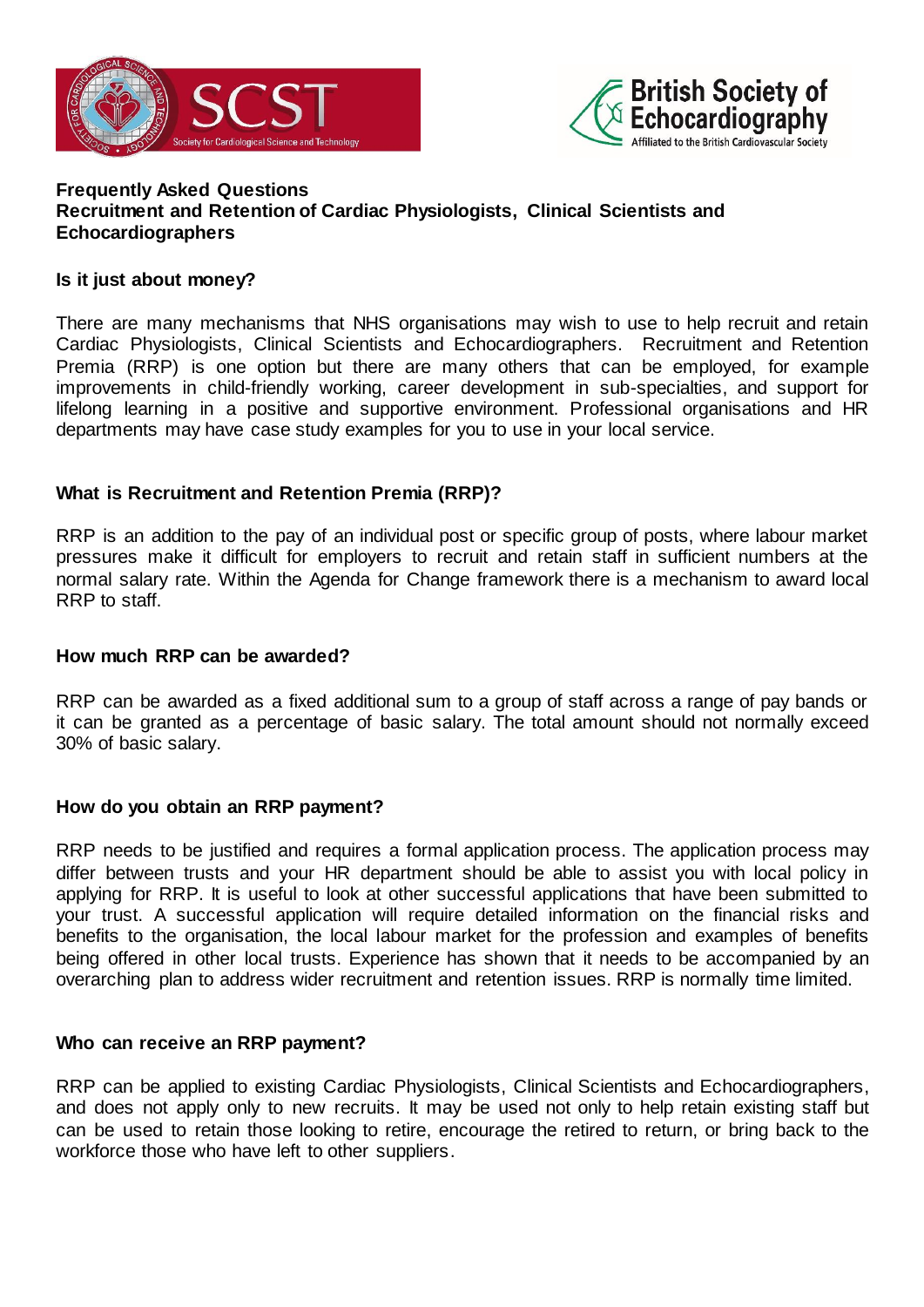RRP may also benefit where staff on a Tier 2 Visa do not reach the required minimum salary cap required since April 2017. This is often the case where high cost living allowances are not available outside of London and the South East. This cap applies to Cardiac Physiologists, Clinical Scientists and Echocardiographers as we are currently not on the Home Office shortage occupations list (See FAQs on shortage occupations list).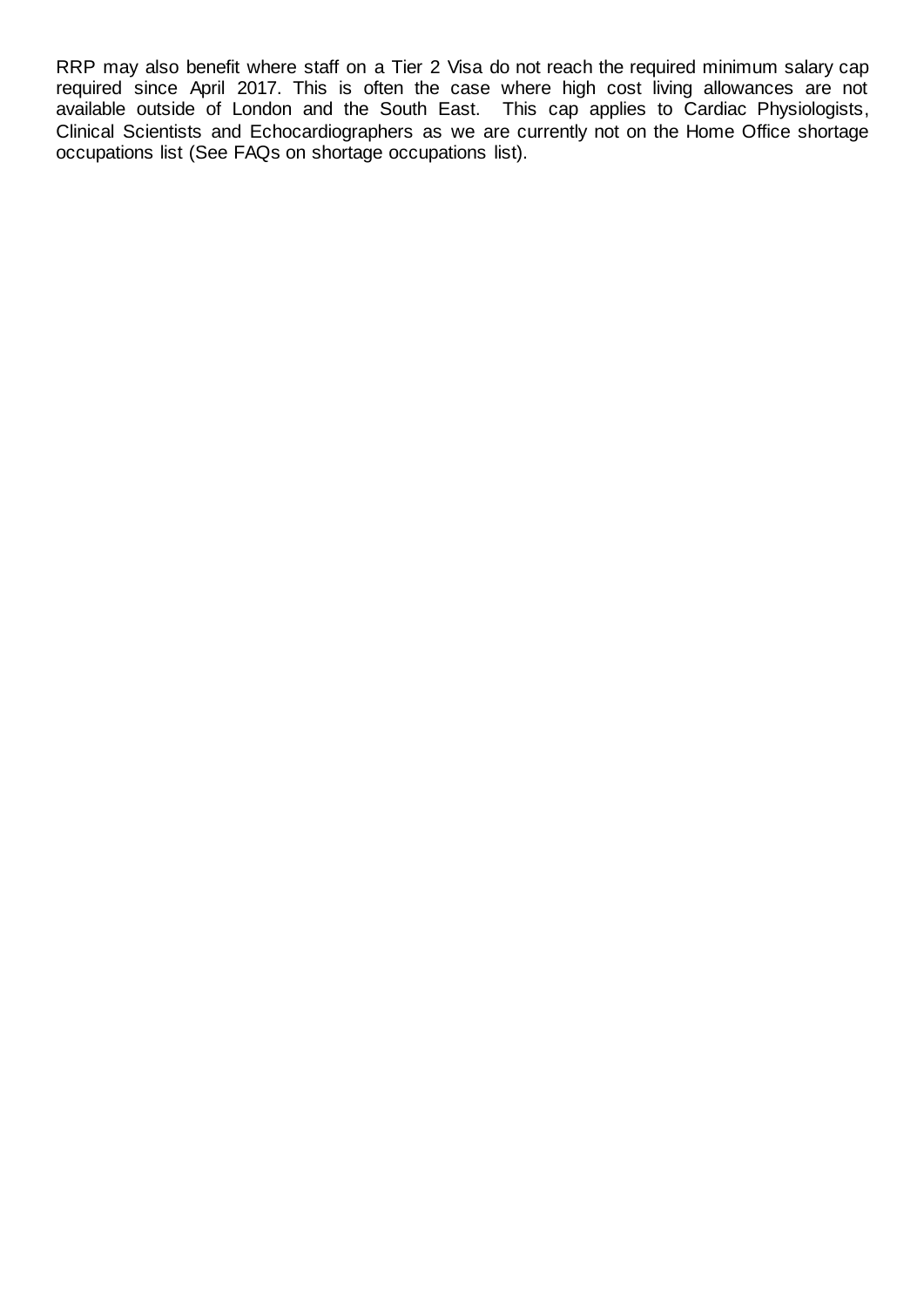## **Is RRP permanent?**

No, once RRPs are awarded, they should be reviewed annually to ensure that the RRP continues to be required, irrespective of whether they have been deemed short term or long term. This should be done in partnership with the relevant service/department heads and trade union representatives.

To support this review organisations should put in place a formal monitoring process to ascertain-

- Whether the additional payments have allowed the NHS organisation to reduce its vacancy rates and turnover;
- The likely impact on vacancies of removing or reducing a recruitment and retention premium;
- Any changes in local labour market circumstances such as supply and demand
- The impact of any service redesign or skill mix reviews

# **What are the downsides to RRP?**

Where providers are competing locally with each other for the supply of Cardiac Physiologists, Clinical Scientists and Echocardiographers, then RRP may not be effective. In this situation, the use of RRP has the potential to increase the cost of employment within the local health economy, and destabilise services, as Cardiac Physiologists, Clinical Scientists and Echocardiographers can be attracted to a provider which has introduced a RRP. Providers therefore need to consider the circumstances under which they introduce RRP and how they can work with other local providers to avoid wasteful competition. When considering this issue, providers should not only consider the local NHS health economy but also take into account the wages paid by independent providers and locum agencies.

RRP may be awarded locally by providers or nationally on the recommendation of the NHS Pay Review Body (NHSPRB). There is currently no recommendation for a national RRP for Cardiac Physiologists, Clinical Scientists and Echocardiographers so any RRP would need to be awarded by local trusts.

All trusts must work in partnership with trade unions, are required to follow the nationally agreed guidance when deciding on the award of a RRP.

# **What factors influence the award of RRP?**

Local premia may help to address difficulties in recruiting to posts which are particularly influenced by local labour market pressures. These tend to be jobs for which there is also considerable demand outside of the NHS and the wider health sector. Local premia may enable the NHS to better compete with employers outside of the NHS for staff when individuals get better levels of pay in those organisations.

# **Why is recruitment and retention difficult for NHS services?**

Cardiac Physiology and echocardiography is under pressure to provide an increasing number of procedures each year, between 2010 and 2016 demand for echo increased by 43% (NHS Commissioning 2017). In addition, services are needing to be provided across 7 days and out of hours in many cases National programmes such as modernising scientific careers and apprenticeships may help recruit and train staff through other routes.